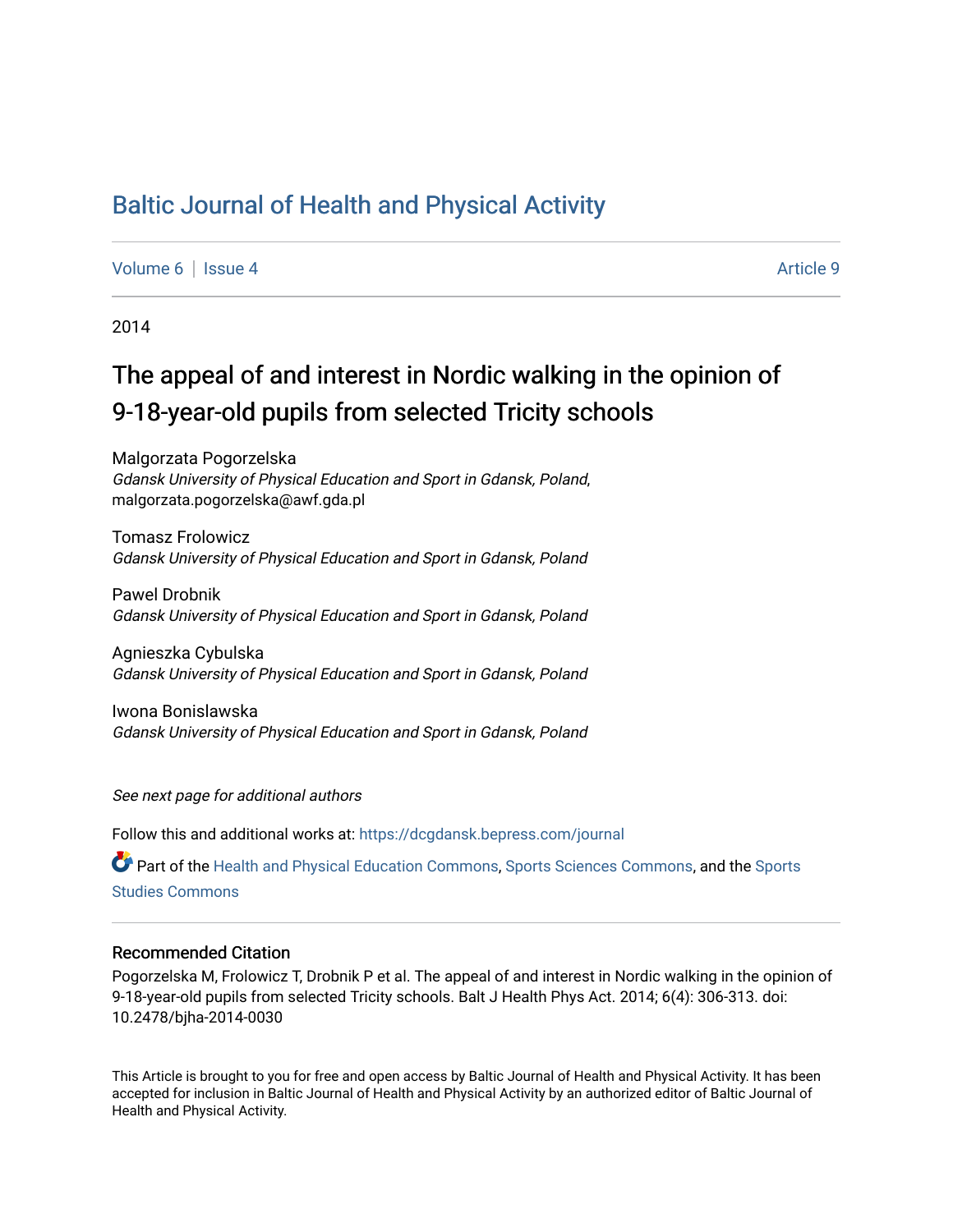### The appeal of and interest in Nordic walking in the opinion of 9-18-year-old pupils from selected Tricity schools

#### Authors

Malgorzata Pogorzelska, Tomasz Frolowicz, Pawel Drobnik, Agnieszka Cybulska, Iwona Bonislawska, and Aleksandra Bartosiewicz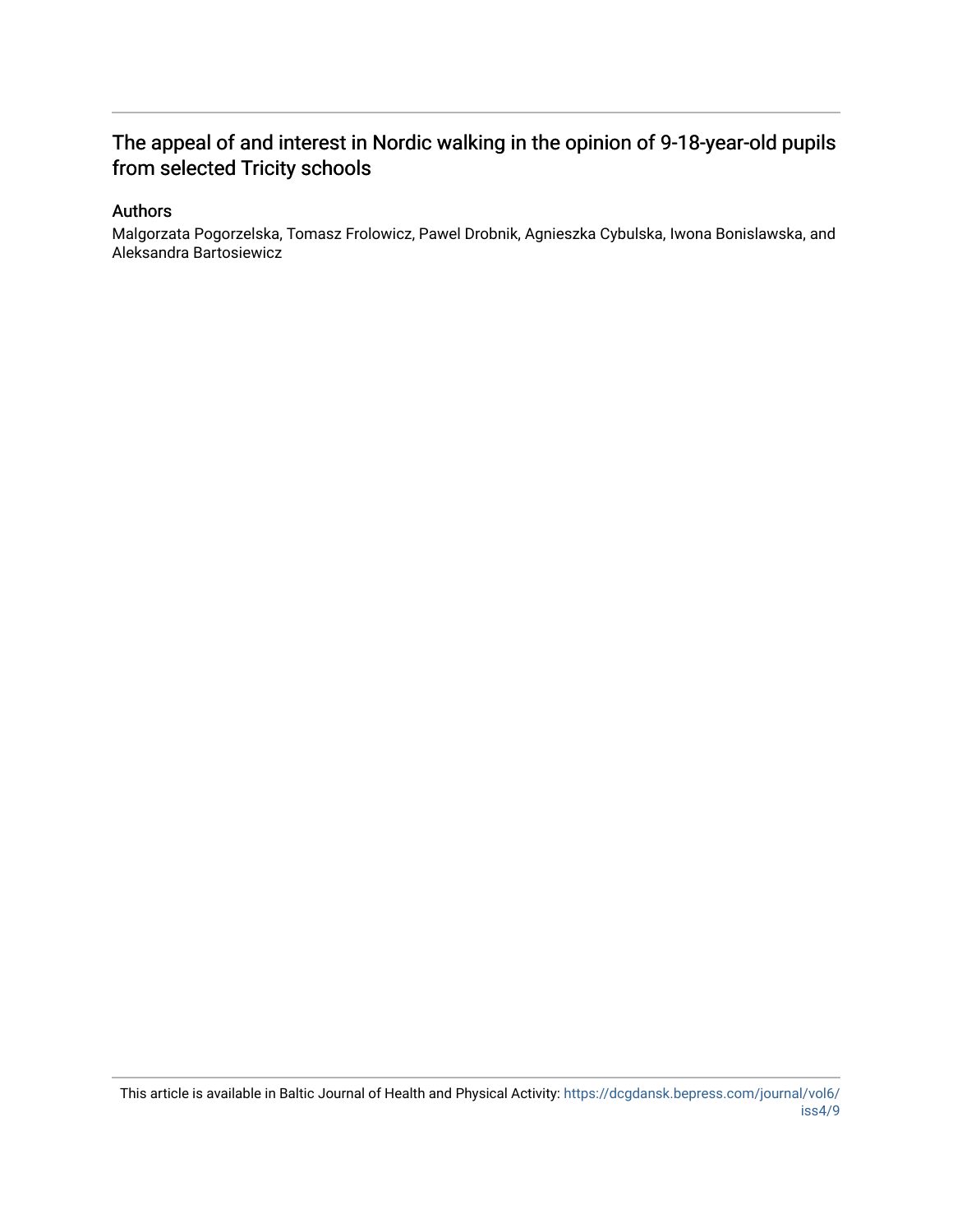

DOI: 10.2478/bjha-2014-0030

|                                                                                                                                                                                                                | The appeal of and interest in Nordic walking in<br>the opinion of 9-18-year-old pupils from selected<br><b>Tricity schools</b>                                                                                                                                                                                                                                                                                                                                                                                                                                                                                                                                                                                                                                                                                                                                                                                                                                                                                                                                                                                   |  |  |
|----------------------------------------------------------------------------------------------------------------------------------------------------------------------------------------------------------------|------------------------------------------------------------------------------------------------------------------------------------------------------------------------------------------------------------------------------------------------------------------------------------------------------------------------------------------------------------------------------------------------------------------------------------------------------------------------------------------------------------------------------------------------------------------------------------------------------------------------------------------------------------------------------------------------------------------------------------------------------------------------------------------------------------------------------------------------------------------------------------------------------------------------------------------------------------------------------------------------------------------------------------------------------------------------------------------------------------------|--|--|
| <b>Authors' Contribution:</b><br>A - Study Design<br>B - Data Collection<br>C - Statistical Analysis<br>D - Data Interpretation<br>E - Manuscript Preparation<br>F - Literature Search<br>G - Funds Collection | Malgorzata Pogorzelska <sup>1 ABDEF</sup> , Tomasz Frolowicz <sup>1 ADEG</sup> ,<br>Pawel Drobnik <sup>1 ABDEF</sup> , Agnieszka Cybulska <sup>1 ABDEF</sup> ,<br>Iwona Bonislawska <sup>1 ACDEF</sup> , Aleksandra Bartosiewicz <sup>2BF</sup><br><sup>1</sup> Gdansk University of Physical Education and Sport in Gdansk, Poland<br>Primary and Middle School Complex No. 7 in Gdansk, Poland<br>Key words: Nordic walking, physical activity, attractiveness, pupils                                                                                                                                                                                                                                                                                                                                                                                                                                                                                                                                                                                                                                         |  |  |
|                                                                                                                                                                                                                |                                                                                                                                                                                                                                                                                                                                                                                                                                                                                                                                                                                                                                                                                                                                                                                                                                                                                                                                                                                                                                                                                                                  |  |  |
| Background:<br><b>Material/Methods:</b>                                                                                                                                                                        | <b>Abstract</b><br>The purpose of the research was to check opinions of students of various stages of<br>education in the Pomeranian province about the attractiveness of Nordic Walking in<br>comparison with other activities.<br>About 500 intentionally selected students participated in the survey. These were stu-                                                                                                                                                                                                                                                                                                                                                                                                                                                                                                                                                                                                                                                                                                                                                                                        |  |  |
|                                                                                                                                                                                                                | dents of 11-18 years of age. Half of them participated in Nordic walking PE lessons.<br>The researched students' schools were localized in the Pomeranian province in Poland.<br>Methods of a diagnostic survey using two questionnaires were applied. The first one<br>was used to assess the level of students' physical activity and was also used to re-<br>search health behaviours of children and adolescents in Europe (HBSC). The second<br>one – our own – was created to asses the attractiveness of Nordic walking. In the first<br>part, the subjects ranked Nordic walking in comparison with other forms of physical<br>activity. In the second part, they declared eagerness to attend such lessons.<br><b>Results:</b> The collected data imply a vast diversity of students' opinions about the attractiveness<br>of Nordic walking in comparison with other forms of physical activity and indicate the<br>need to do research in the area of students' preferences in planning PE lessons at<br>school.<br>It seems that in subsequent years of education, NW will gain followers among this |  |  |
| <b>Conclusions:</b>                                                                                                                                                                                            | group because it is a natural form of movement, whose health effects are starting to<br>be seen not only by teachers but also by students.                                                                                                                                                                                                                                                                                                                                                                                                                                                                                                                                                                                                                                                                                                                                                                                                                                                                                                                                                                       |  |  |
| Word count: 3,330<br>Tables: 3<br>Figures: 1<br>References: 29                                                                                                                                                 | Received: December 2013<br>Accepted: May 2014<br>Published: December 2014                                                                                                                                                                                                                                                                                                                                                                                                                                                                                                                                                                                                                                                                                                                                                                                                                                                                                                                                                                                                                                        |  |  |
| <b>Corresponding author:</b><br>Małgorzata Pogorzelska<br>1 Kazimierza Gorskiego St., 80-336 Gdansk, Poland<br>Dep. of Methodology of Physical Education<br>Phone: +48 58 5547269<br>E-mail: malpog@wp.pl      | Gdansk University of Physical Education and Sport in Gdansk                                                                                                                                                                                                                                                                                                                                                                                                                                                                                                                                                                                                                                                                                                                                                                                                                                                                                                                                                                                                                                                      |  |  |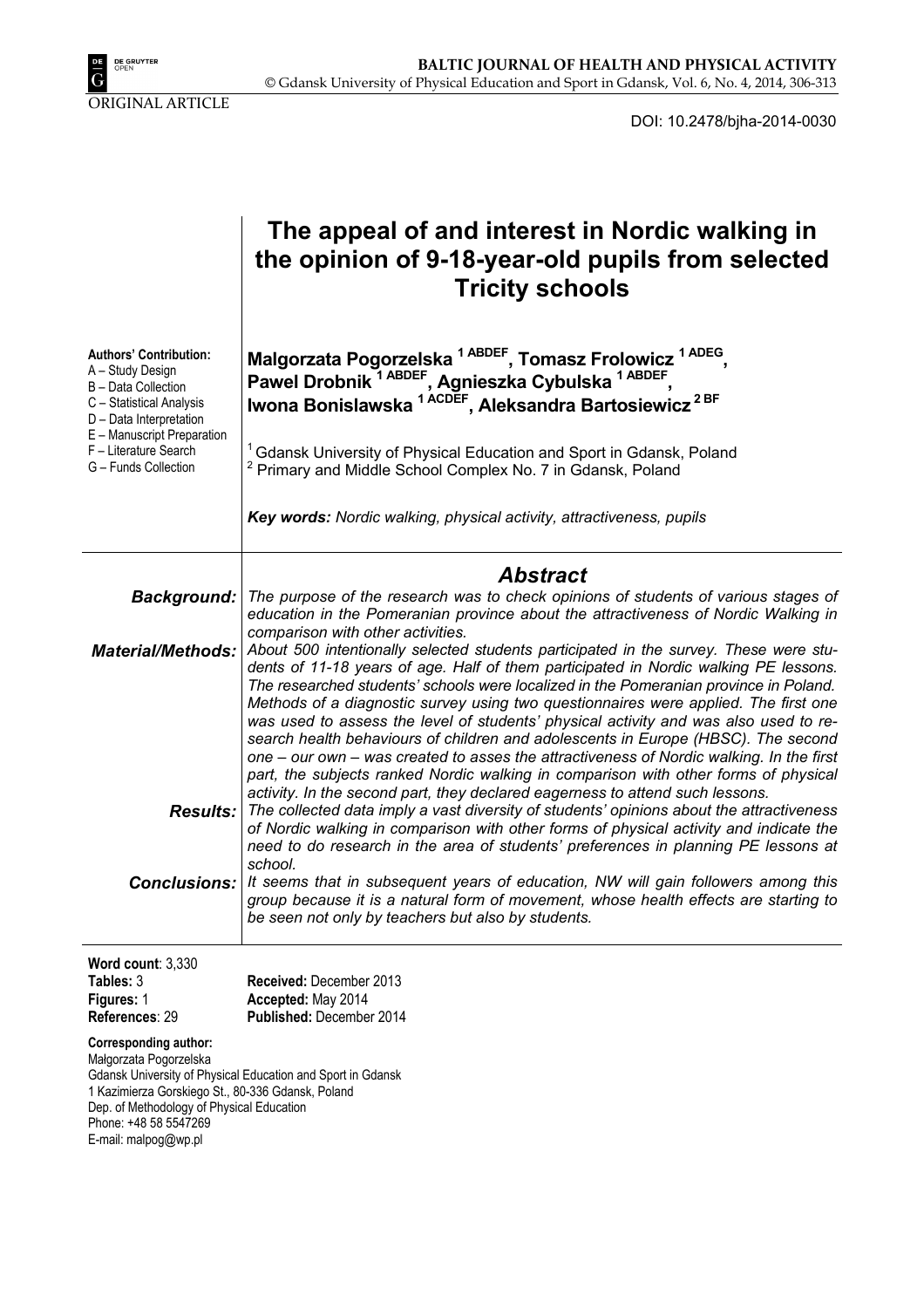#### **Introduction**

More and more scientific reports confirm the claim that physical inactivity is one of the most important public health problems of the  $21<sup>st</sup>$  century [1]. The level of physical activity meeting biological and health needs is the most commonly cited key component of a healthy lifestyle [2]. A number of studies [3] show that the elevated risk of mortality affects physically inactive people, regardless of their degree of obesity. The level of physical activity among children and adolescents is of particular importance. It stimulates the motor, somatic, psychological and social development. It is also assumed that regular physical activity during the school period is an important predictor of similar behaviors in adulthood [4, 5].

Looking for the optimal level of physical activity, experts from many countries usually take into account the total duration and the intensity of physical effort undertaken in everyday life. Combined effort of at least moderate intensity, lasting not less than 60 minutes a day has been adopted as the optimal levelfor children and adolescents. According to studies, the recommended level of physical activity is not reached by 43% to 88% of teenagers in various European countries [6].

Evaluation of Polish teenagers' health behaviors, including physical activity, also does not allow drawing optimistic conclusions. An international study, Health Behavior in School-aged Children (HBSC) indicates a low level of physical activity in school children [7]. Also the percentage of children with a reduced level of physical fitnessincreases [8].

The team working on the report from the HBSC study [9] point out that sedentary behavior in free time is an extremely dangerous competitor for physical activity. Its excess in the time budget of children and youth is one of the causes of many health problems. Immobility results in increasing incidence of overweight and obesity. In Poland, overweight affects almost 17% of children and adolescents aged 6-19 years [10].

In member countries of the European Union a number of initiatives have been undertaken in order to reduce the number of obese and inactive children. These relate, among others, to organization of work of the school as well as the quality of physical education.

Justifying the importance of good physical education, Masurier and Corbin [11] show that it is commercially viable, that it is an ally in fighting obesity, that it assists the development of life-long physical fitness, that it is supports the system of universal education of children, that it gives children unique opportunities to "stay active", that it promotes a desire to learn, that it teaches selforganization and develops motor skills. The authors conclude that physical education, playing the above-mentioned roles, is widely appreciated, and, quoting Park [12], they add that the  $21<sup>st</sup>$  century marks the transition of the profession of a physical education teacher from the position of "a second-rate specialist" to "a first-rate professional."

With this in view, does, and if so what new and original, PE bringto life of modern school? According to Zuchora [13], the school should keep pace with the students'development, and the teachers' important task is to listen carefully to children and young people's needs. We know, however, that school reality still departs from these assumptions.

In recent years, the media as well as the results of the Supreme Audit Officeinspection point to multifaceted weaknesses of school physical education, which is expressed in numerous notes from doctors, absenteeism and insufficient physical activity.

Research conducted in many European countries [14] has shown that the forms of physical activity offered to students in physical education classes are less attractive than those available outside school. In addition, it is still mainly the teacher that decides on the content of the class.

A study of Polish students in school years 2007-2009 [15] confirmed that absenteeism in PE classes increased at particular stages of education: in elementary schools (4th-6thgrade) – about 13%, in junior high schools – about 24% and in senior high schools – about 36%. Surveys among pupils showed that nearly one third of senior high schoolspupils and a fifth of elementary andjunior high school pupils found PE classes uninteresting. The students pointed out the lack of a diversified offer in PE classes.

Pupils in Polish schools have very limited choices of content of physical activity in physical education classes. This hinders implementation of one of the most important tasks of the PE – choosing "sports for lifetime" and preparing to practice them after graduation. Recent changes in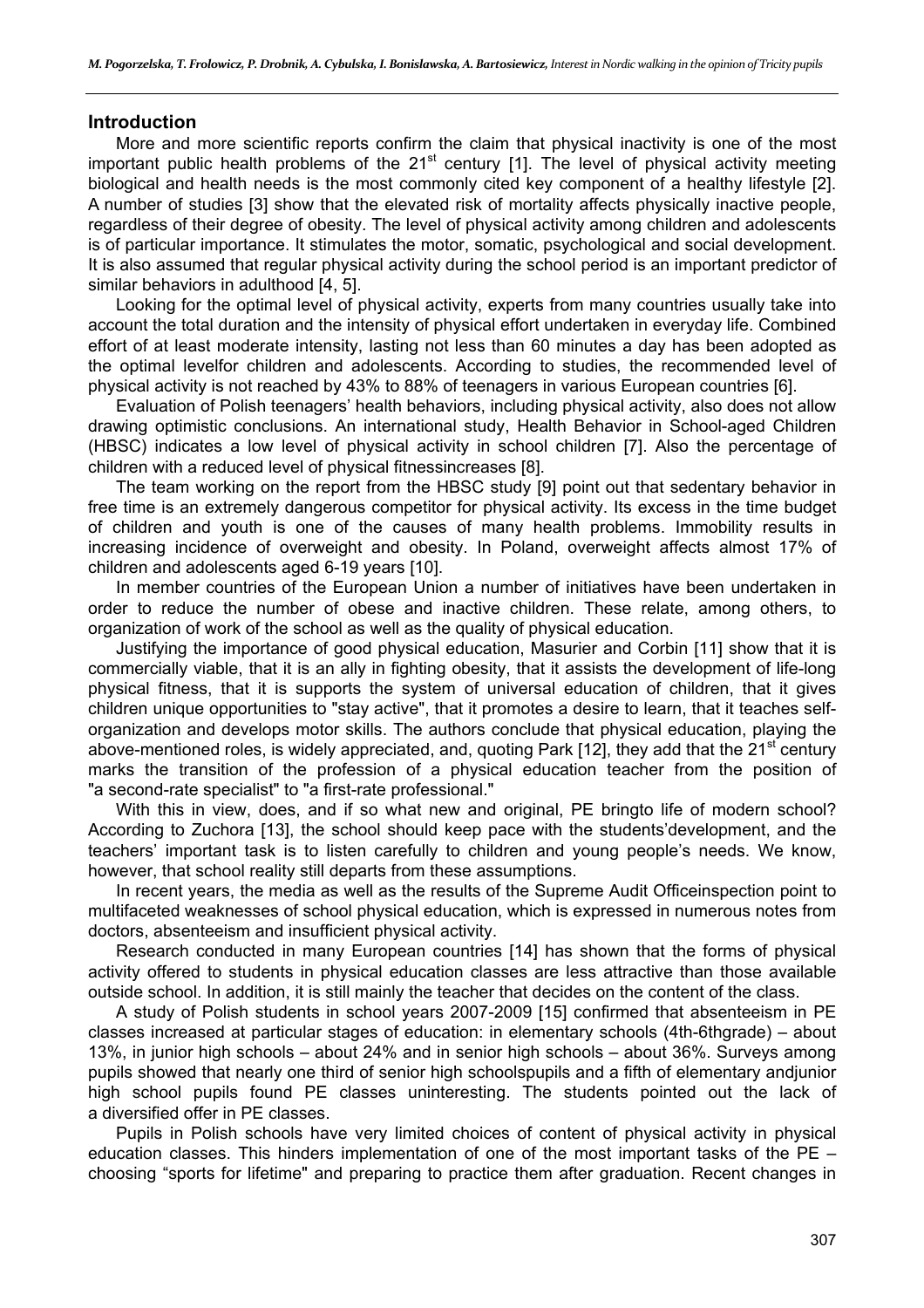the Polish educational system facilitated searching for an optimal organizational model of PE. The regulation on the permissible forms of mandatory physical education classes is conducive to better adaptation of the school offer to students'varied capabilities and needs. This is a chance which teachers should not waste [16].

Observing contemporary trends in the area of physical recreation, one cannotice an increased interest in Nordic walking (NW). The popularity of this discipline primarily stems from its simplicity, as it combines a natural gait with an active use of poles. Its main advantages also include its outdoor nature [17]. The main objective of applyingthis motor system is to involve muscles unused during a standard gait, while maintaining a high intensity of exercise and a perceived subjectively low level of fatigue. NW may be cultivated at three levels of proficiency. The health level is recommended to those who wish to remain physically fit and improve their well-being. It is ideal for beginners and for persons with mobility problems caused by disorders of the spine, hip, knee and ankle joints, as well as diabetes, obesity and cardiovascular diseases. It is also permitted to pregnant women. The fitness level is for intermediate persons who wish to improve their overall efficiency and are looking for new solutions. The sports level involves mountain training, running and jumping on different substrate with high intensity, and it is individually planned [18].

The form of physical activity initially aimed mostly for the elderly today is found in the school physical education curricula, supporting its implementation. It is especially recommended to students with breathing, metabolic and movement apparatus problems who are unable to participate fully in accomplishing the PE curriculum [19]. Analysis of the literature showsa lack of comprehensive information on the popularity of Nordic walking among children and youth. Is it a form of activity which has a chance to raise the attractiveness and effectiveness of PE classes and to adapt them to the students' individual needs? These are the questions that the authors are attempting to answer in the present research.

#### *Aim and the research problem*

The aim of the study was to find out students'opinions on the attractiveness of Nordic walking compared to other physical activities available at school. In addition, the purpose of the study was to clarify the specific determinants of these opinions. In this regard, the following research questions have been formulated:

- 1. Is NW is an attractive form of physical activity during the obligatory and optional in-school classes as well as out of school?
- 2. Is the attractiveness of Nordic walking dependent on gender, age, attitude to physical education and the level of physical activity?

#### **Material and methods**

The method of a diagnostic survey using two questionnaires was applied in the study. The first, original one, was related to the attractiveness of Nordic walking. Subjects created a ranking of available forms of physical activity with regard to their attractiveness. The list of forms of physical activity was created with a use of the method of competent judges, who have indicated the most common sports at school. Competent judges were a group of physical education teachers with at least 10 years' experience and a high degree of career development. Based on their opinion, a list of eleven sports popular at school was compiled and then supplemented with Nordic walking. In the questionnaire the forms of physical activity were listed alphabetically, and NW was placed in the fifth position. The second questionnaire regarded an evaluation of the level of students' physical activity and attitudes to physical education. It was prepared on the basis of the questions included in the HBSC questionnaire, which is used in studies of students'health behaviors.

Students from 5 deliberately selected Tricity schools participated in the study. Three schools in which students participate in Nordic walking classes and two in which they do not have such a possibility were chosen for the purpose of the research. Due to the location of the school, there is a possibility to practice Nordic walking in all the surveyed schools. Opinions of 446 pupils were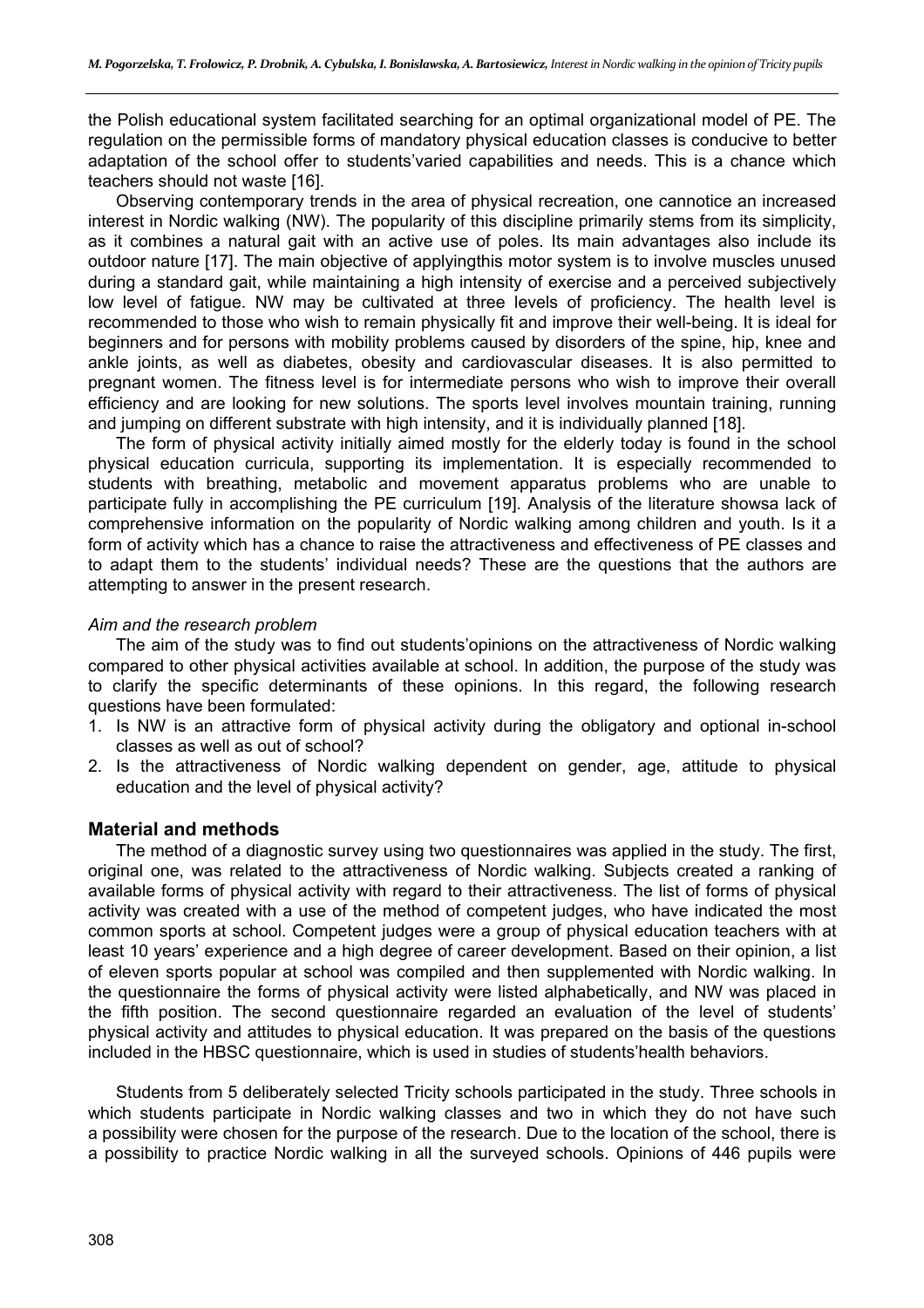collected, among whom there were: 52% of girls and 48% of boys, 24% of students from senior grades of elementary school, 35% from junior high school and 41% from senior high school.

In the light of the subjects' declarations, 77% of them willingly participate in PE classes, 30% belong to sports clubs, 37% are physically active at the level recommended by the WHO. Every fourth surveyed student participated in Nordic walking classes.

#### **Results**

The ranking of the attractiveness of disciplines comprised 12 different forms of activity with which the subjects may come into contact during physical education classes. Students ranked them from 1 (the most attractive form of physical activity) to 12 (the least attractive one). The higher the mean value of the ranking, the lower this discipline was put on the list, that is, in the students'opinion itwas less attractive. The mean ranking value of NW was 8.43 (SD = 3.25). NW took 12th place among the disciplines and appeared to be the least attractive.



Fig. 1. The mean ranking of attractiveness

| Table 1. NW ranking and selected psychosocial and demographic factors |  |  |
|-----------------------------------------------------------------------|--|--|
|-----------------------------------------------------------------------|--|--|

|                                                                    | Mean ranking | <b>SD</b> |      | р     |
|--------------------------------------------------------------------|--------------|-----------|------|-------|
| Girls                                                              | 7.87         | 3.06      |      |       |
| <b>Boys</b>                                                        | 9.01         | 2.73      | 4.13 | 0.000 |
| The students willingly participating in physical education classes | 8.64         | 2.89      |      |       |
| Students reluctantly participating in physical education classes   | 7.61         | 3.10      | 2.98 | 0.003 |
| Physically inactive students                                       | 7.91         | 3.21      |      |       |
| Physically active students                                         | 8.77         | 2.60      | 2.37 | 0.003 |
| Students being members of a sports club                            | 8.98         | 2.47      |      |       |
| Students not being members of a sports club                        | 8.19         | 3.10      | 2.61 | 0.009 |
| Students who have not had contact with NW                          | 8.79         | 2.66      |      |       |
| Students participating in NW classes                               | 7.31         | 3.49      | 4.68 | 0.000 |

The value of standard deviation indicates a large diversity ofstudents' opinions. Various groups of students ranked NW slightly differently.

As follows from the analysis of the collected empirical material, schoolgirls assessed the attractiveness of this form of sport higher than schoolboys (significance at  $p = 0.000$ ). Pupils willingly participating in physical education classes ranked NW lower compared to a group of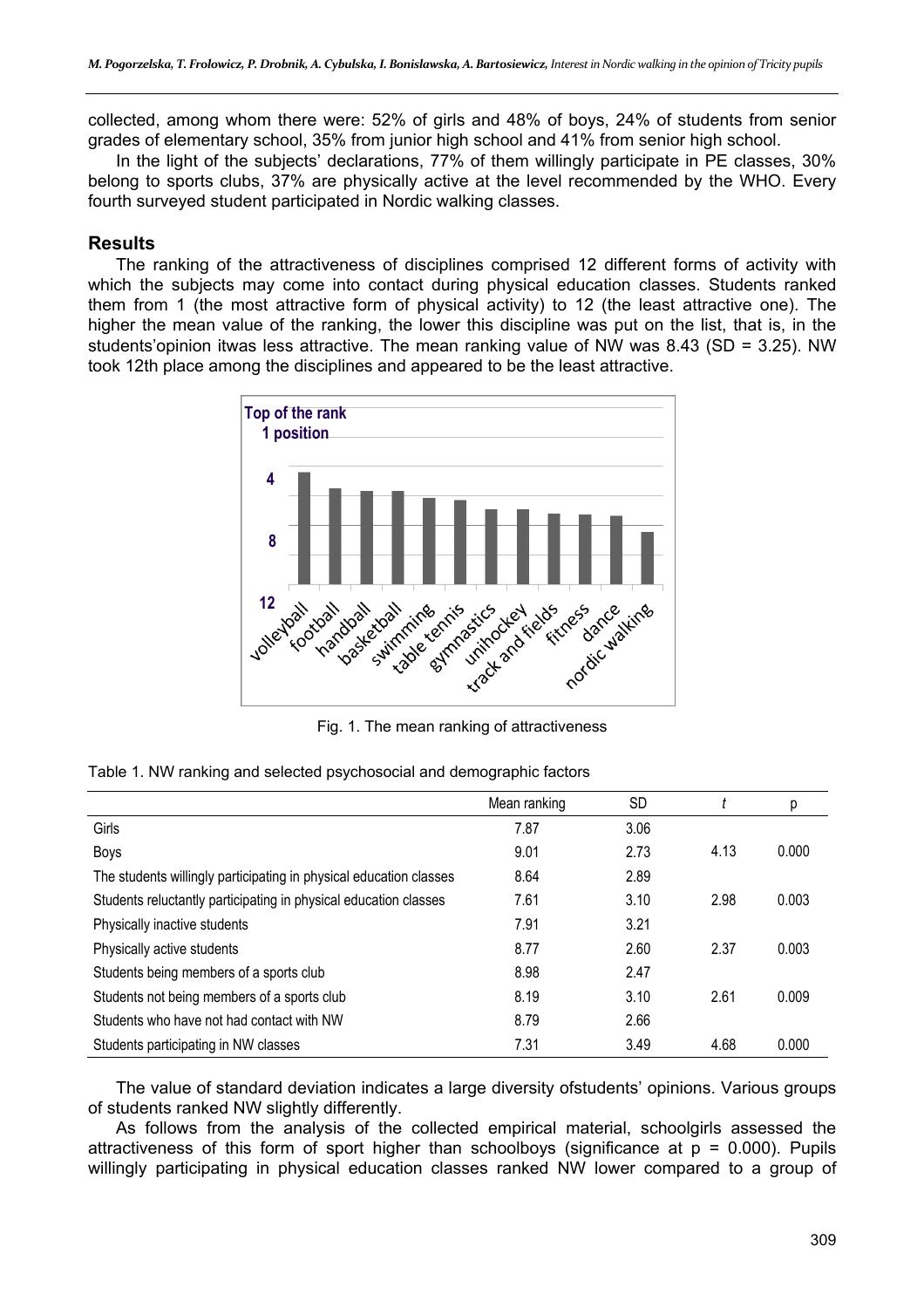school pupils declaring participation in lessons because, as they claimed, "they had to" (significance at  $p = 0.003$ ). Students who had been physically active in the last seven days prior to the survey rated the attractiveness of NW lower than pupils not taking up physical activity during this period (significance at  $p = 0.003$ ). In a group of students – sportsmen, NW received a lower ranking than among students who were not members of sports clubs (significance at  $p = 0.009$ ). People walking with poles gave NW a higher rank than persons not having contact with this form of activity (significance at  $p = 0.000$ ). The pupils' age did not differentiate their opinions on the attractiveness of NW. The mean score at various stages of education varied from 8.16 to 8.77.

Table 2. A comparison of the significance of differences in the attractiveness of NW at elementary school, junior high school and senior high school.

|                    | Facility type      | Kruskal-Wallis Test |
|--------------------|--------------------|---------------------|
| Elementary school  | Junior high school | 0.035516            |
| Elementary school  | Senior high school | 1.330831            |
| Junior high school | Senior high school | 1.527163            |

To compare the significance of differences of NW attractiveness in each type of school, a non- -parametric test was used, which revealed that there were no statistically significant differences between the three groups. To assess the relevance, the Kruskal-Wallis Test was applied (Table 2) due to the scale used to evaluate the attractiveness of different forms of activity.

Table 3. Comparison of students having NW in PE lessons with those not having such classes

|                                                          |                                                   | U Mann-Whitney Test |
|----------------------------------------------------------|---------------------------------------------------|---------------------|
| Students who did not practice NW in<br>classes $(N=110)$ | Students who practiced NW in classes<br>$(N=336)$ | 0.000190            |

Due to the scale used to evaluate attractiveness, which is not a continuous scale, the U Mann- -Whitney Test was used to compare two non-parametric samples. An analysis of the data presented in Table 3 revealed statistical significance differentiating both these groups.

In answer to the question, "Which sports would you like to play in different types of activities?", respondents chose four disciplines from the list of twelve activities. In total, 13% of students indicated NW as an attractive activityin physical education lessons. Interest in NW grew to 16% for extracurricular classes conducted at school, and every fifth subject chose NW as an interesting activity butconducted outside the school, in his spare time.

In all three types of the aforesaid activities, schoolgirls chose NW more often than boys. This form of activity during a lesson of physical education was chosen by 19% of girls and 6% of boys. During optional classes conducted at school, 21% of girls declared a wish to practice this form of physical activity, and 11% of boys. Nearly every fourth girl and every fifth boy considered NW walking as an interesting form of movement during an activity conducted outside school. Research indicates that students are more likely to choose NW as a preferred form of activity during their leisure time than school classes, especially PE classes.

Students who do not like physical education more often chose NW as one of the four disciplines which they would like to practice during physical education lessons, extracurricular activities and outside school. Every tenth person keen on physical education and every fifth person in the group of those students who do not like physical education chose Nordic walking as a preferred form in the classroom. 25% of students who declared distaste for physical education lessons would like to practice Nordic walking during optional classes, andnearly 23% during leisure-time activities. In the group of students who like school physical education, 20% chose NW as an interesting form of recreation, and 14% would like to see such activities take place at school as extracurricular classes.

NW was more often selected by students not practicing sports; this referred to both physical educationlessons, optional classes, and those organized by themselves in their free time. Every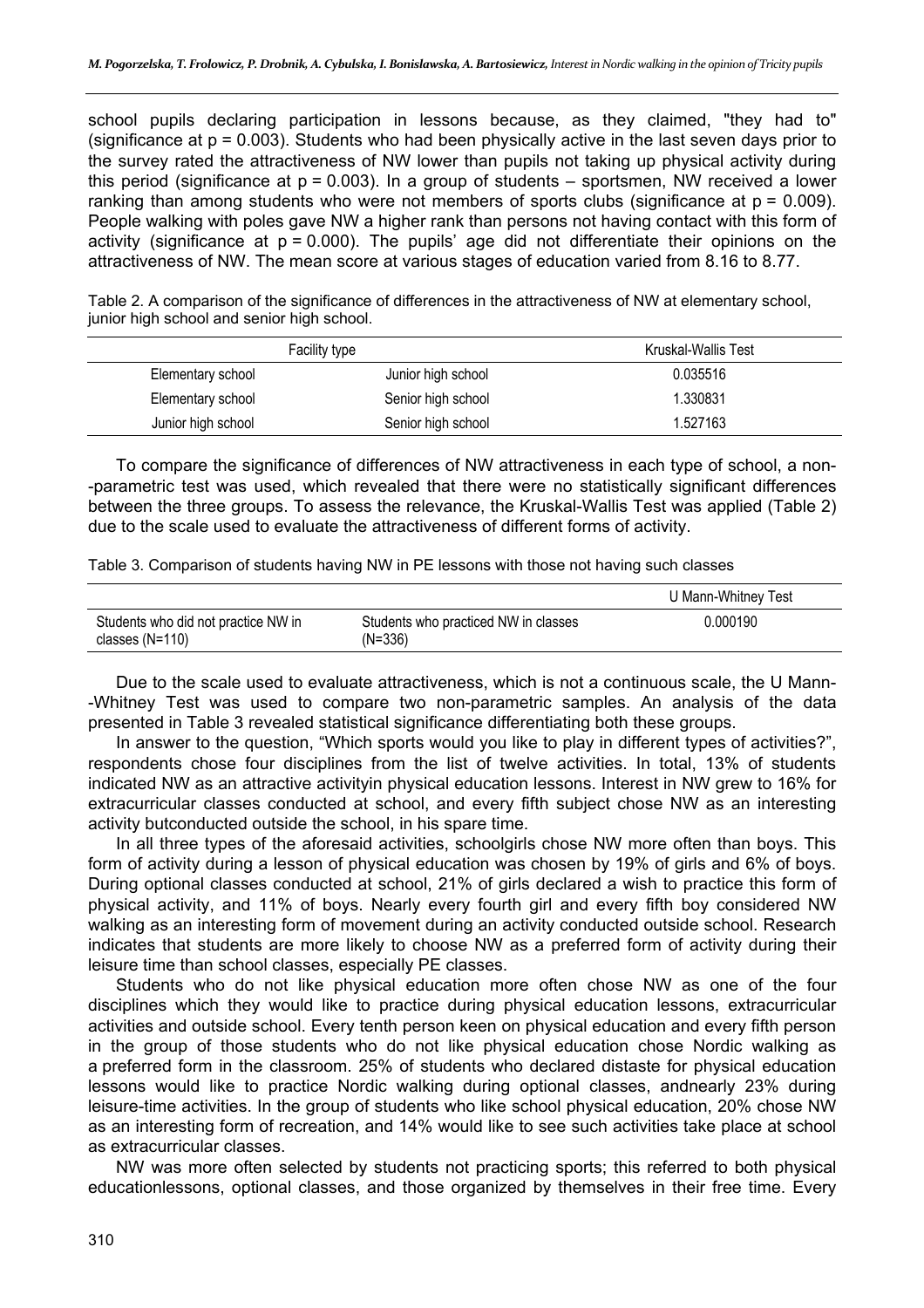12th pupil practicing sport and every seventh student not practicing sports chose physical education classes based on the NW form. In optional classes 14% of sports men and 17% of inactive students declared a wish to participate in NW classes. In out-of-school classes 14% of athletes and 24% of students who were not members of sports clubs chose this form of activity. The study has shown that student athletes prefer more intense forms of physical activity both in physical education classes and in extracurricular and after-school classes.

Persons participating in NW activities in all kinds of classes are more likely to choose this form of physical activity than students who have not previously met with this form of sport. During lessons of physical education from among students having previous contact with NW, almost 25% of the subjects would want to continue a similar program. Over 26% in this group would like to deal with this form of activity in classes outside the school, while only 12% of pupils not walking with poles would choose this kind of activity. Among people with no experience of NW close to 20% of the subjects declared that they would like to try walking with poles.

#### **Discussion**

Few researchers have studied the issue of interest in Nordic walking in school physical education. This results from the fact that NW is a relatively new sports discipline and is usually associated with a form intended for the elderly. It is an activity that can be enjoyed both individually and as a team.

The obvious civilization progress and the dynamics of life have resulted in an increased interest in lifestyle whose contents represents values, behavior, and attitude focused on improving and protecting health. This behavior, called health behavior, belongs to the most important, controllable and modifiable health-related factors of the individual and the society [20].

Today's youth experience associated with taking up physical activity should be continuously extended with new offers of physical activityforms. This activity is a key component of complex behaviors necessary for the proper development of a young body. In the light of the above, physical education programs at school are enriched ever to a greater extent with health education content and activities arising fromthem. Thematic diversity in schools curricula, next to team games, gymnastics, swimming, table tennis, athletics, dance, and floorball, includes NW as an alternative form of physical activity during mandatory and non-mandatory PE classes. Contemporary scientific reports attest to the positive impact of NW in the sphere of exercisers' psychomotricity [21, 22], thus confirming the validity of wider popularization of such activities in schools. NW is a proposal of an optimum form of physical activity outdoors improvingfitness in children and youth, and a proposal for leisure activities. It has been proven that Nordic walking, as a form of health and recreational improvement, increases the capabilities of the cardiopulmonary and respiratory system even by 22% comparing to non-exercising persons [23].

One of the measures of energy consumption during various physical activities is MET. This unit is equivalent to the consumption of 1 kilocalorie per kilogram of body weight within an hour [24]. Assuming that a march with poles will be at a pace of 8 km/h, the energy consumption will be of 7 MET. In the light of the above, the latest studies confirm that NW stimulates processes connected with an accelerated reduction in body fat. Mommert-Jauch's study [25] has shown that, while maintaining a rational diet and regular NW activity of appropriate intensity and volume adjusted to age, participants of the experiment lost about 2.5 kg of body weight. A tendency to sedentary lifestyle at school, limited only to a short march during one inter-class break,makes the cells, tissues and organs use up glycogen stored in muscles. There is no reduction of the fat tissue as a result of lack of activity of enzymes responsible for fats oxidation [26]. It is worth promoting NW as an alternative form of physical activity that involves over 90% of the muscles of the whole body [27]. The results of own research have shown little interest in NW among school children and adolescents.

In students' opinion, physical education enjoys great popularity. From Cillik et al.'s research [28] it appears that among senior high school pupils 70% of girls and 39.2% boys like PE lessons, while 22.1% girls and as many as 53.3% boys declare that they like them very much. Among the most-enjoyed forms of physical activity during PE lessons 71.7% boyslist team games. These raise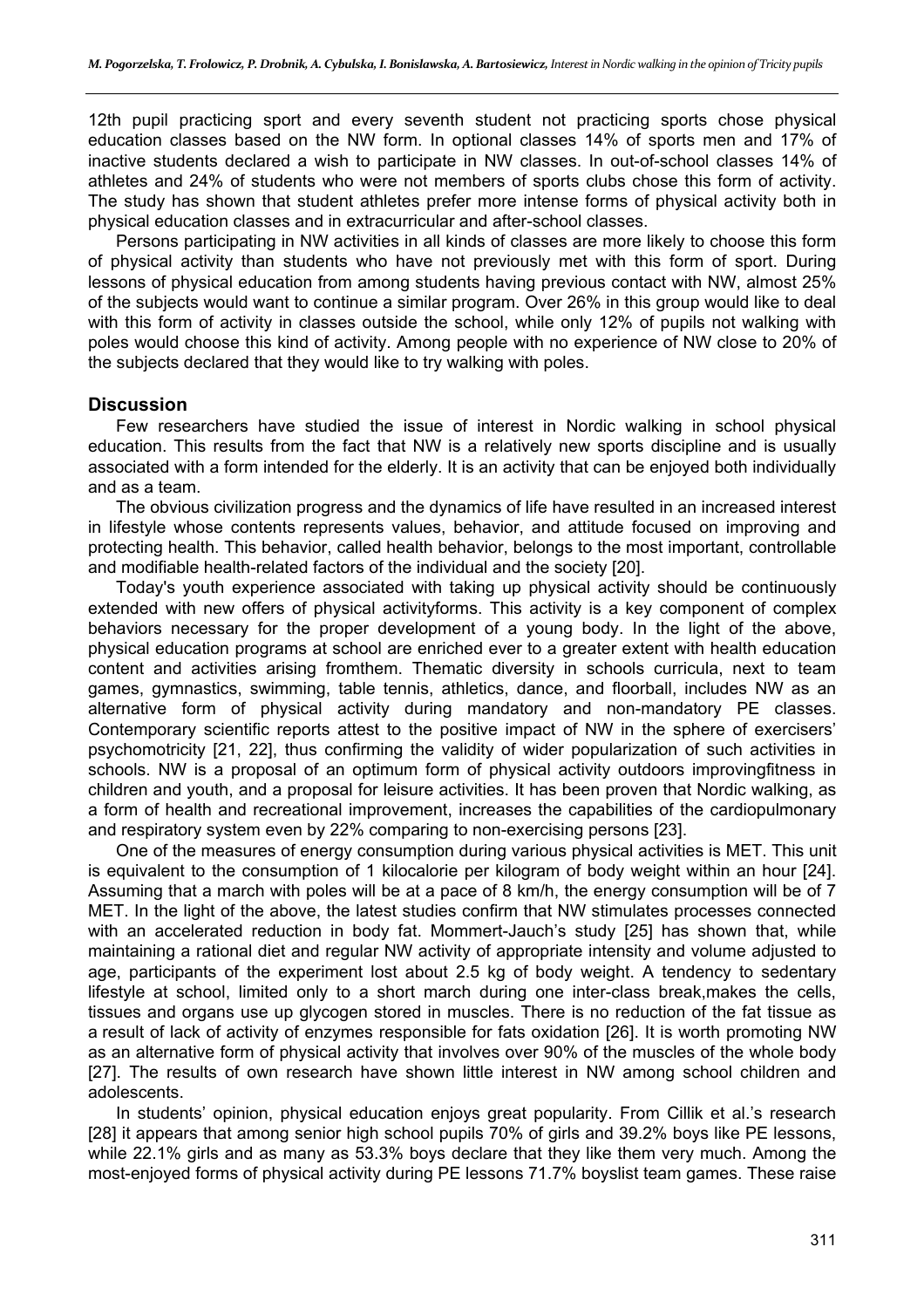a slightly less interest among girls, since only 21.7% of them believe them to be the most interesting form of activity. Alfut et al. [29] achieved similar results of students'survey on PE.

Literature survey that the authors of the present article conducted for the sake of this research did not provide data allowing the comparison of the achieved results with other authors'results, due to the pioneering nature of the study regarding the attractiveness of NW among students from the second to the fourth stage of education.

It seems that in subsequent years of education, NW will gain followers among this group because it is a natural form of movement, whose health effects are starting to be seen not only by teachers but also by students.

#### **Conclusions**

- 1) NW is a form of movement of little attractiveness in school physical education.
- 2) NW is more attractive for students who are less physically active and do not belong to any sports clubs.
- 3) NW is a more attractive form during extracurricular or after-school classes than at PE lessons.
- 4) NW at physical education lessons is appealing to every fifth female student and every twentieth male student.
- 5) NW is an attractive form for every fifth student who does not like PE and every fifth student who is little active physically.
- 6) NW is an attractive form of extracurricular activity for every fifth female student and every tenth male student.
- 7) NW is an interesting sport for every fourth pupil who does not like PE and for every sixth student with an inadequate dose of weekly physical activity.

#### **References**

- 1. Blair S. Physical inactivity: the biggest public health problem of the 21st century. Br J Sports Med. 2009;43:1-2.
- 2. Joy E, Blair S, McBridge P, Sallis R. Physical activity counselling in sports medicine: a call to action. Br J Sports Med 2013;47:49-53. doi:10.1136/bjsports-2012-091620.
- 3. Blair S. Physical activity: Impact on mortality and morbidity. 20th International Congress of Nutrition Granada, Spain, September 15-20; 2013.
- 4. Hirvensalo M, Lintunen T. Life-course perspective for physical activity and sports participation. Eur Rev Aging Phys Act. 2011;8:13-22.
- 5. Telama R. Tracking of physical activity from childhood to adulthood: a review. Obes Facts. 2009;2:187- 195.
- 6. Woynarowska B, Mazur J, Kololo H, Malkowska A. Zdrowie, zachowania zdrowotne i srodowisko społeczne mlodziezy w krajach Unii Europejskiej [Health, health behaviour and the social environment of youth in countries of the European Union]. Warszawa: Uniwersytet Warszawski; 2005. Polish.
- 7. Griebler R, Molcho M, Samdal O, Inchley J, Dür W, Currie C. Health Behaviour in School-Aged Children: a World Health Organization Cross-National Study. Research Protocol for the 2009/10 Survey. Vienna: LBIHPR & Edinburgh: CAHRU
- 8. Dobosz J. Kondycja fizyczna dzieci i mlodziezy w wieku szkolnym: siatki centylowe [Physical fitness of school-age children and youth: growth chart]. AWF: Warszawa; 2012. Polish.
- 9. Tendencje zmian zachowań zdrowotnych i wybranych wskaznikow zdrowia mlodziezy szkolnej w latach 1990-2010 [The HBSC surveyresults 2010. Trends of changes in health behavior and selected health indicators among school youth in years 1990-2010]. HBSC; 2010. Polish.
- 10. Grajda A, Kulaga Z, Gurzkowska B, Napieralska E, Litwin M. Regional differences in prevalence of overweight, obesity and underweight among Polish children and adolescents. Medycyna Wieku Rozwojowego. 2011;15:258-265.
- 11. Masurier G, Corbin Ch. Top 10 reasons for quality physical education. Journal of Physical Education, Recreation & Dance. 2006; 6:44-53.
- 12. Park R. The second 100 years: Or, can physical education become the renaissance field of the 21st century? Quest. 1989;41:1-27.
- 13. Zuchora K. Wychowanie fizyczne w realizacji misji "szkola dla ucznia" [Physical education in the implementation of the mission "school for the student"]. In: Panczyk W, Warchol K, Eds. Nowe – blizsze zdrowiu wychowanie fizyczne (poszukiwania) [New-closer to health – physical education (search)]. Rzeszow: Wyd. Uniwersytetu Rzeszowskiego; 2011, 49-55. Polish.